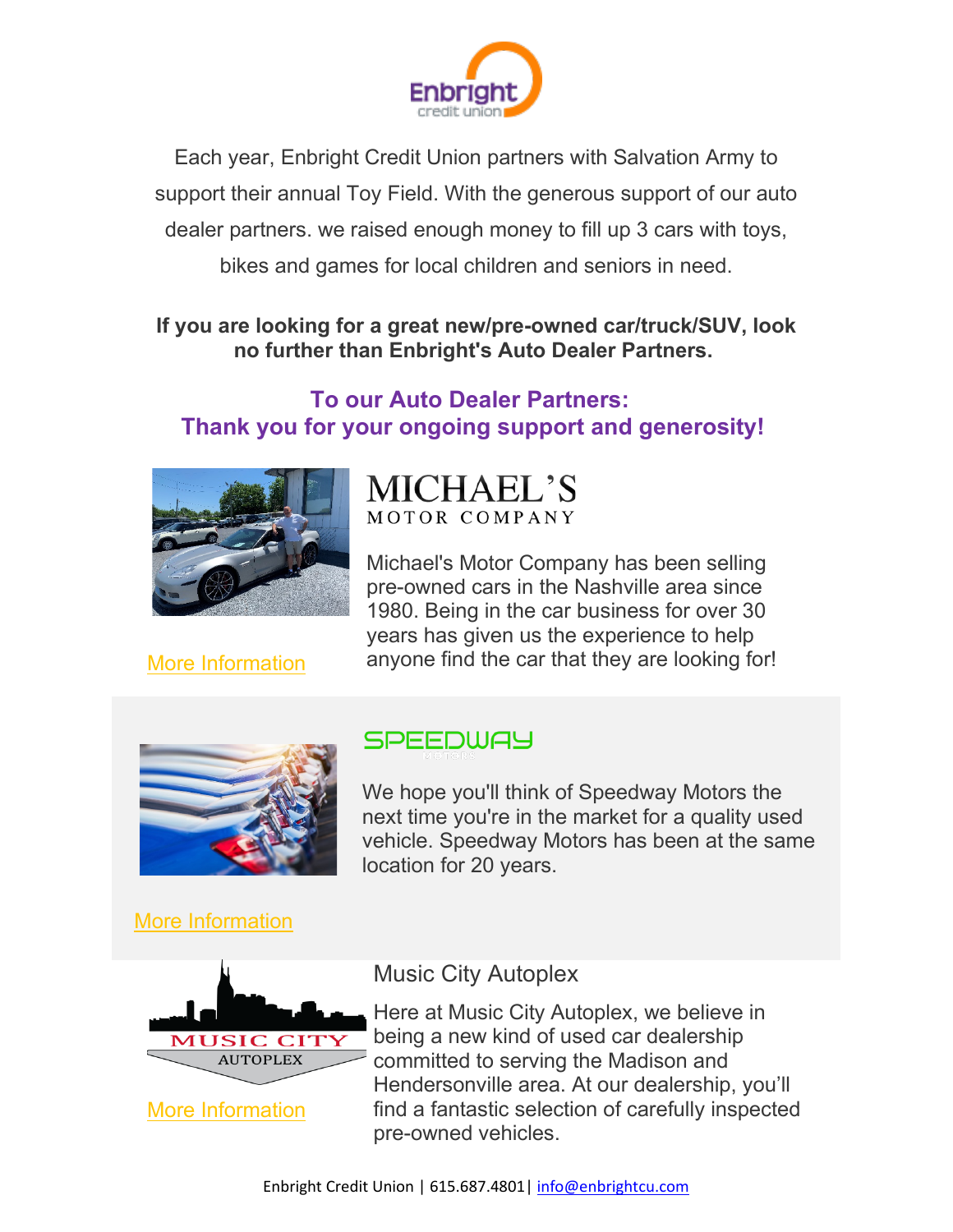

SPECI

Welcome to Specialty Motors LLC! We are Lebanon's specialty car center! In addition to a selection of pre-owned vehicles to meet the more common needs, we carry unique, harder to find vehicles that reflect our passion for cars!

Family-owned since 1947, Baker Motors specializes in pre-owned Cars, Truck, Vans,

[More Information](https://www.herohuntinc.org/?utm_source=sendinblue&utm_campaign=Thank%20you%20to%20Autodealers&utm_medium=email)



[More Information](https://www.bakermotors.com/?utm_source=sendinblue&utm_campaign=Thank%20you%20to%20Autodealers&utm_medium=email)

[More Information](https://www.herohuntinc.org/?utm_source=sendinblue&utm_campaign=Thank%20you%20to%20Autodealers&utm_medium=email)



[More Information](https://maconmotorsportsllcreviews.com/?utm_source=sendinblue&utm_campaign=Thank%20you%20to%20Autodealers&utm_medium=email)



Macon Motor Sports & Accessories, LLC, in Lafayette, TN, is a small family owned business serving the area since 2012. We provide quality pre-owned vehicles and accessories. We have something for everyone, from classic cars to motorcycles, gas savers and SUVs.

Hero Hunt, Inc.

info@bakermotors.com

Baker Motors

and SUV's. 615.452.4363 615.451.1465

Hero Hunt, Inc. organizes exciting and therapeutic game hunts for disabled veterans and first responders from across the country throughout the year. Based outside of Nashville, Tennessee, we are centrally located to some of the best hunting grounds in the Southeast.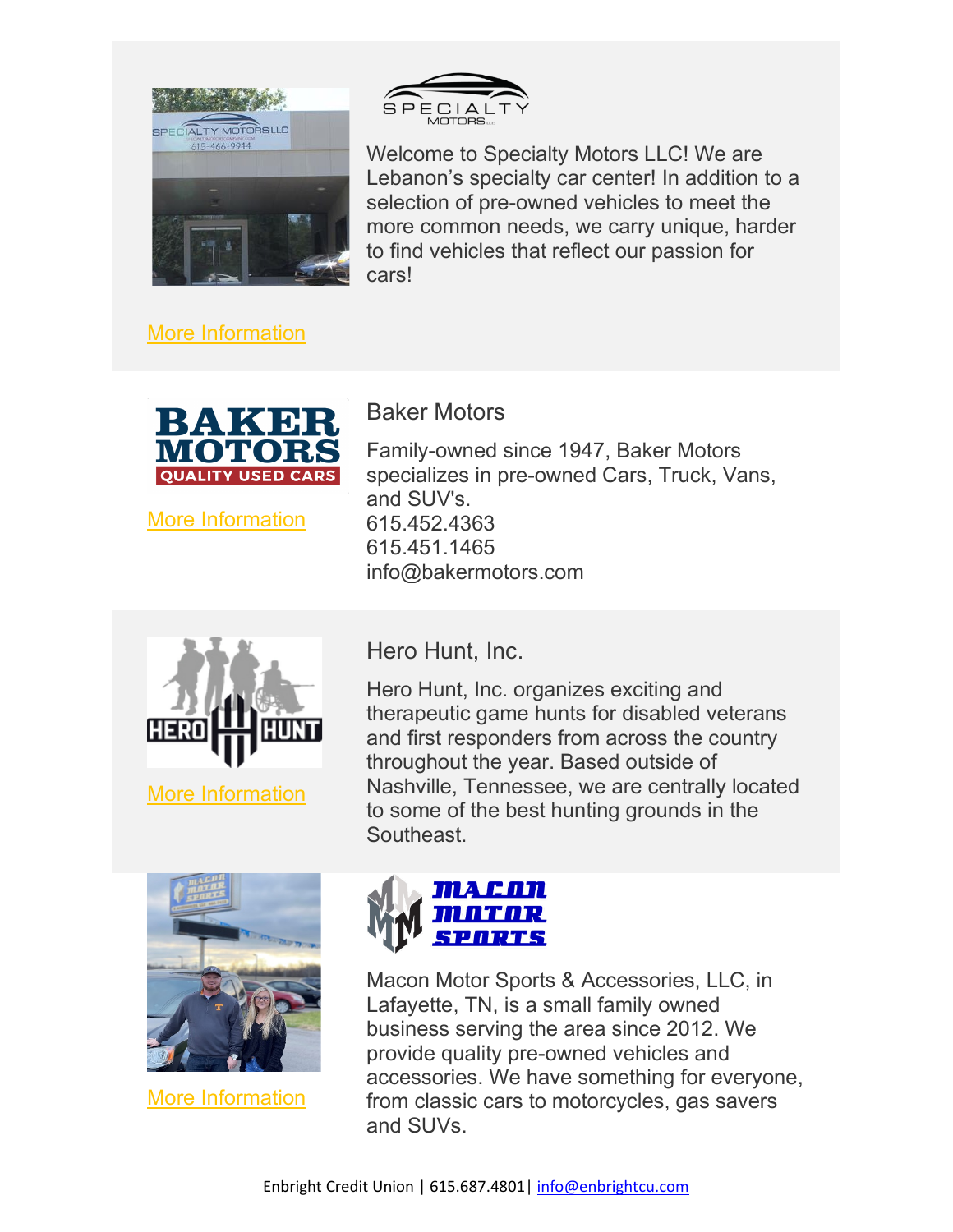

## Absolute Auto Center

Absolute Auto Center is dedicated to providing you with the ultimate automobile buying experience. Absolute Auto Center is your #1 source for buying a quality pre-owned vehicle in Murfreesboro, TN and nearby areas. We have extensive relationships in the dealer community allowing us to purchase a wide variety of lease returns and new car trades at exceptional values.



**[More Information](https://maconmotorsportsllcreviews.com/?utm_source=sendinblue&utm_campaign=Thank%20you%20to%20Autodealers&utm_medium=email)** 

[More Information](https://www.unitedautostn.com/?utm_source=sendinblue&utm_campaign=Thank%20you%20to%20Autodealers&utm_medium=email)

## Luxury Warehouse

Luxury Warehouse is an independently owned & licensed car dealership located 15 miles north of Nashville TN. Used Cars Hendersonville TN At Luxury Warehouse, our customers can count on quality used cars, great prices, and a knowledgeable sales staff.

### United Auto Sales

United Auto Sales is founded on trust, integrity, and respect. We are proud to offer these values in our sales and business practices so our customers keep coming back. The vehicles on our lot have the best prices and quality in the area so come by and see us today!



[More Information](https://www.autopronashville.com/?utm_source=sendinblue&utm_campaign=Thank%20you%20to%20Autodealers&utm_medium=email)

## Car Hunters LLC

Find great deals at Car Hunters LLC in Mount Juliet, TN. We want your vehicle! Get the best value for your trade-in! (615) 288-3088. 12695 Lebanon Rd | Mount Juliet, TN 37122